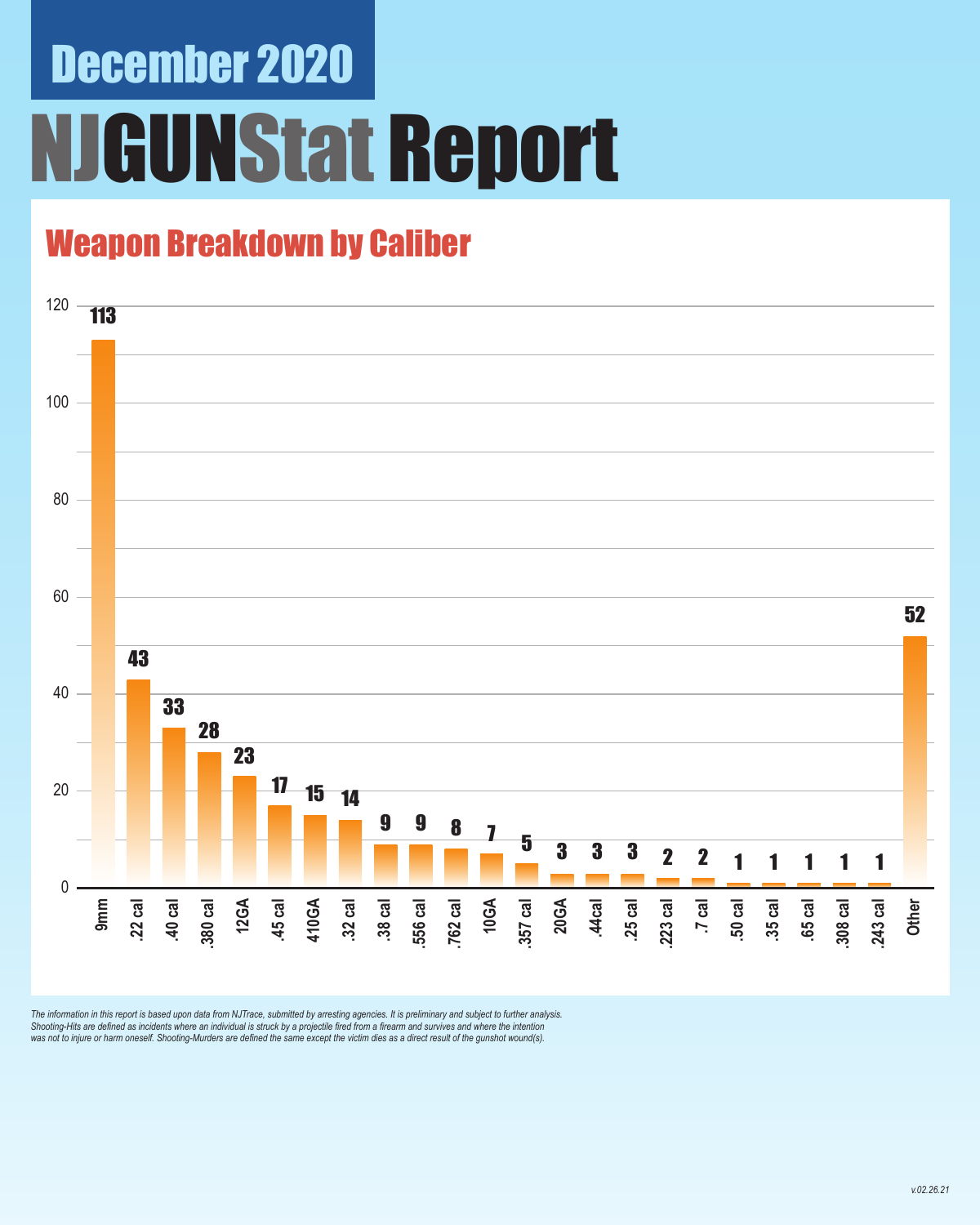# December 2020 NJGUNStat Report

Gun Recovery Numbers Statewide

| <b>Total Crime Guns Recovered</b><br>Found Property/Turned in<br><b>Guns with Possessors</b> | 394 |
|----------------------------------------------------------------------------------------------|-----|
|                                                                                              | 155 |
|                                                                                              | 239 |
| Individuals Arrested with<br>more than One Crime Gun                                         | 25  |

### New Jersey Counties



#### New Jersey Cities



*The information in this report is based upon data from NJTrace, submitted by arresting agencies. It is preliminary and subject to further analysis. Shooting-Hits are defined as incidents where an individual is struck by a projectile fired from a firearm and survives and where the intention*  was not to injure or harm oneself. Shooting-Murders are defined the same except the victim dies as a direct result of the gunshot wound(s).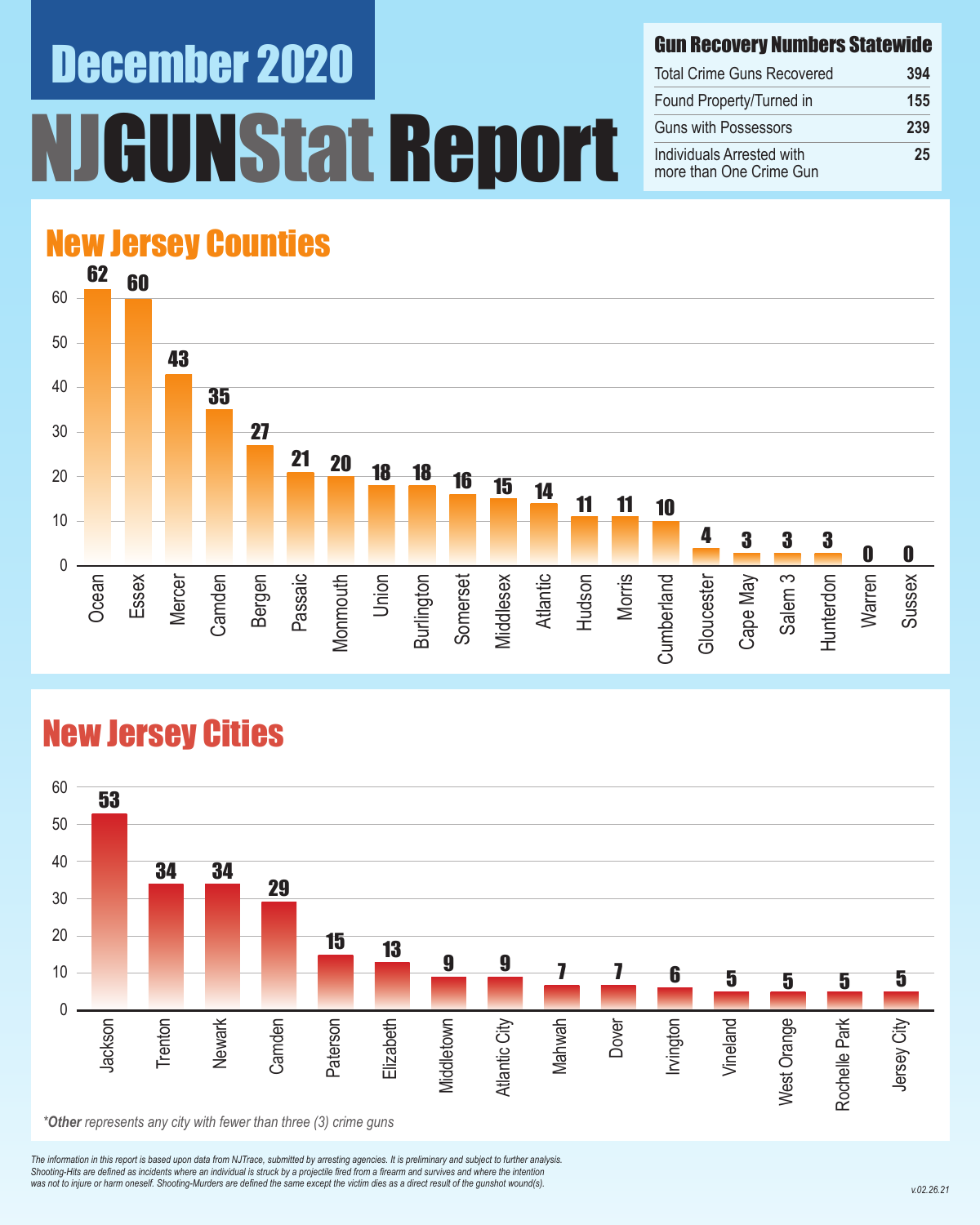## December 2020 NJGUNStat Report

#### Weapon Breakdown by Manufacturer



*This chart reflects the information provided to the New Jersey State Police through NJTrace, a statewide program that relies on local police departments to input data on guns used in the commission of a crime. This chart does not rely on any reports from the federal Bureau of Alcohol, Tobacco, Firearms and Explosives (ATF). The information is preliminary and subject to further analysis.*